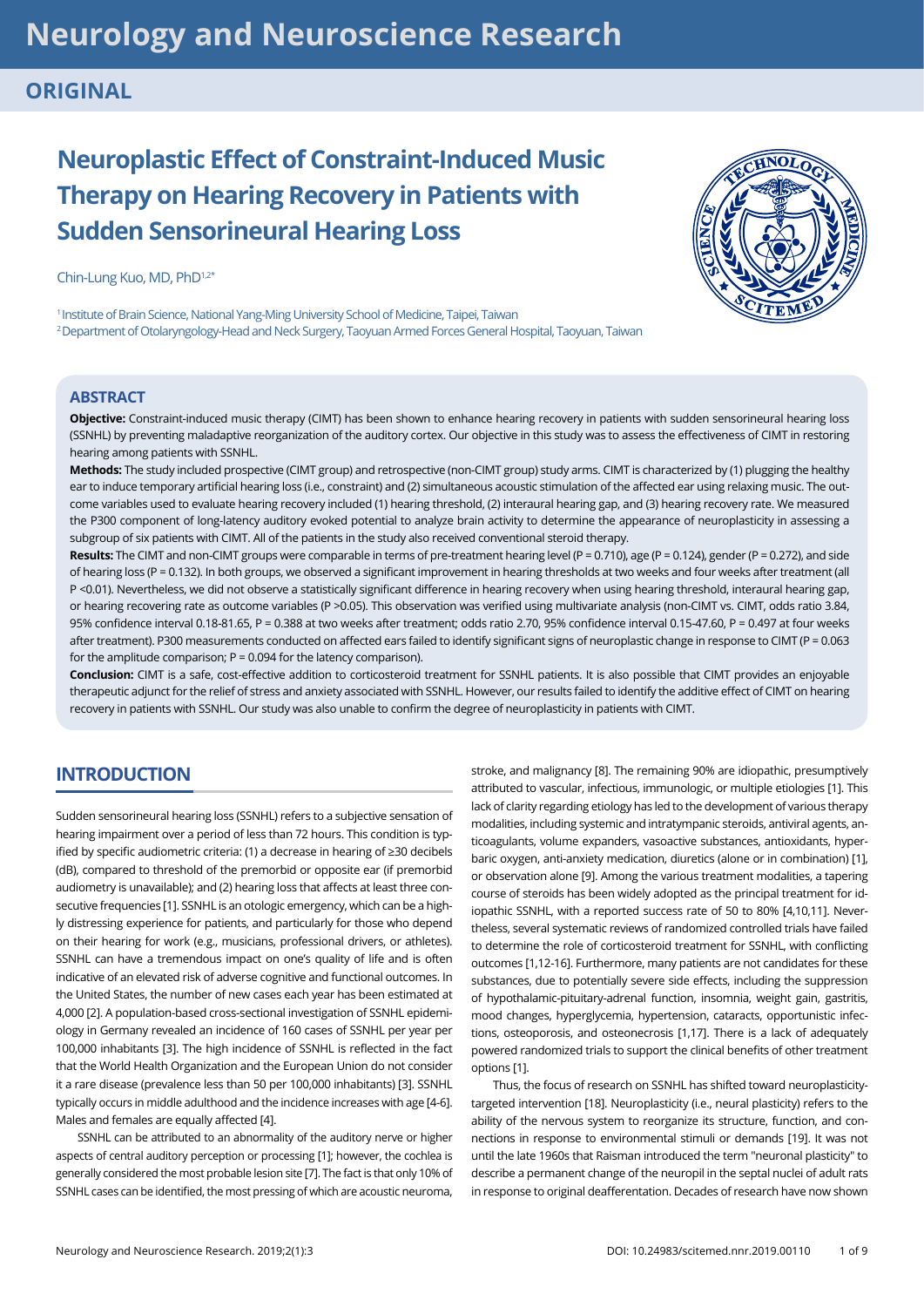

Figure 1. Schematic illustration of constraint-induced music therapy. Music is presented to the affected ear, while the ear canal of the unaffected side is plugged to prevent the admission of sound waves.

that the brain is capable of responding dynamically to a variety of internal and external stimuli [20]. Recent studies have also indicated that neuroplasticity is a fundamental lifelong property of the nervous system [19,21]. In a recent study by Okamoto et al. [22], constraint-induced sound therapy was used to treat patients with idiopathic SSNHL to eliminate or reduce the effects of maladaptive cortical reorganization. The biological plausibility of this approach is based on a neuro-rehabilitation approach and a large body of animal experiments [23-27]. The concept of constraint-induced therapy has previously been used in stroke rehabilitation [28-34]. This involved having hemiplegic patients use their affected limbs while preventing them from using the healthy counterpart by imposing physical constraints. Okamoto et al. also applied this approach to the neuro-rehabilitation of patients with SSNHL. They reported that patients who received constraint-induced sound therapy in conjunction with standard corticosteroid therapy enjoyed significantly better hearing recovery than did those who received only corticosteroid treatments. They attributed those results to brain activity preventing maladaptive reorganization of the auditory cortex.

Nevertheless, there is a lack of clinical evidence to support assertions pertaining to the neurophysiological implications of neuroprotective acoustic training in patients with idiopathic SSNHL. To the best of our knowledge, this was only the second study to provide scientific evidence related to the neuroplasticity of the central auditory nervous system in response to constraint-induced acoustic rehabilitation. Our objective in this study was to assess (1) the additive effect of neuroplasticity on hearing recovery and (2) the unique capacity of constraint-induced acoustic stimulation to prevent maladaptive cortical plasticity in patients with idiopathic SSNHL.

# **METHODS**

### **Ethical Considerations**

One arm of this study involved the prospective collection of data between March 1, 2018, and November 1, 2018 (8 months), during which subjects received conventional steroid treatment as well as music therapy. We also con-

ducted a retrospective collection of data for the period between April 1, 2016, and August 1, 2018 (2 years), during which subjects received only conventional steroid therapy. The study was conducted in accordance with the Declaration of Helsinki. The prospective study protocol was approved by the Institutional Review Board of Tri-Service General Hospital (No. 1-106-05-189). The purpose, procedures, potential risks, and benefits of the study were thoroughly explained to all candidates, and written informed consent was obtained from all patients prior to participation.

### **Subjects**

### **Inclusion criteria**

We specified predefined inclusion and exclusion criteria for participation in the study to minimize potential complications associated with interpretation. Eligible patients were recruited from the Department of Otolaryngology-Head and Neck Surgery, Taoyuan Armed Forces General Hospital, Taiwan.

Enrollment of eligible patients was based on a diagnosis using the following predefined inclusion criteria: (1) unilateral idiopathic sensorineural hearing loss of ≥30 dB, which is related to the threshold of the premorbid or opposite ear (in cases where premorbid audiometry was unavailable, we assumed that the audiogram of the unaffected ear is similar to the pre-SSNHL audiogram of the affected ear); (2) sensorineural hearing loss affecting at least three consecutive frequencies; and (3) ≤5 days since symptom onset [22].

### **Exclusion criteria**

Participants were excluded if they met any one of the following criteria: (1) age <20 and >70 years; (2) previous or family history of SSNHL; (3) neurological, psychiatric, or cognitive deficits; (4) history of head trauma; (5) air-bone gap of the affected ear, regardless of whether it was associated with a disorder of the middle ear or outer ear; (6) absolute or relative contraindication for steroids, such as a documented allergy to any steroid [35], diabetes with poor control [36,37], hypertension with poor control [37], gastrointestinal ulcerations [37], and a tendency for acne [38]; (7) we also excluded patients who refused to undergo music therapy in the prospective study arm; and (8) those with retro-cochlear causes for SSNHL as evidenced by abnormal differences in inter-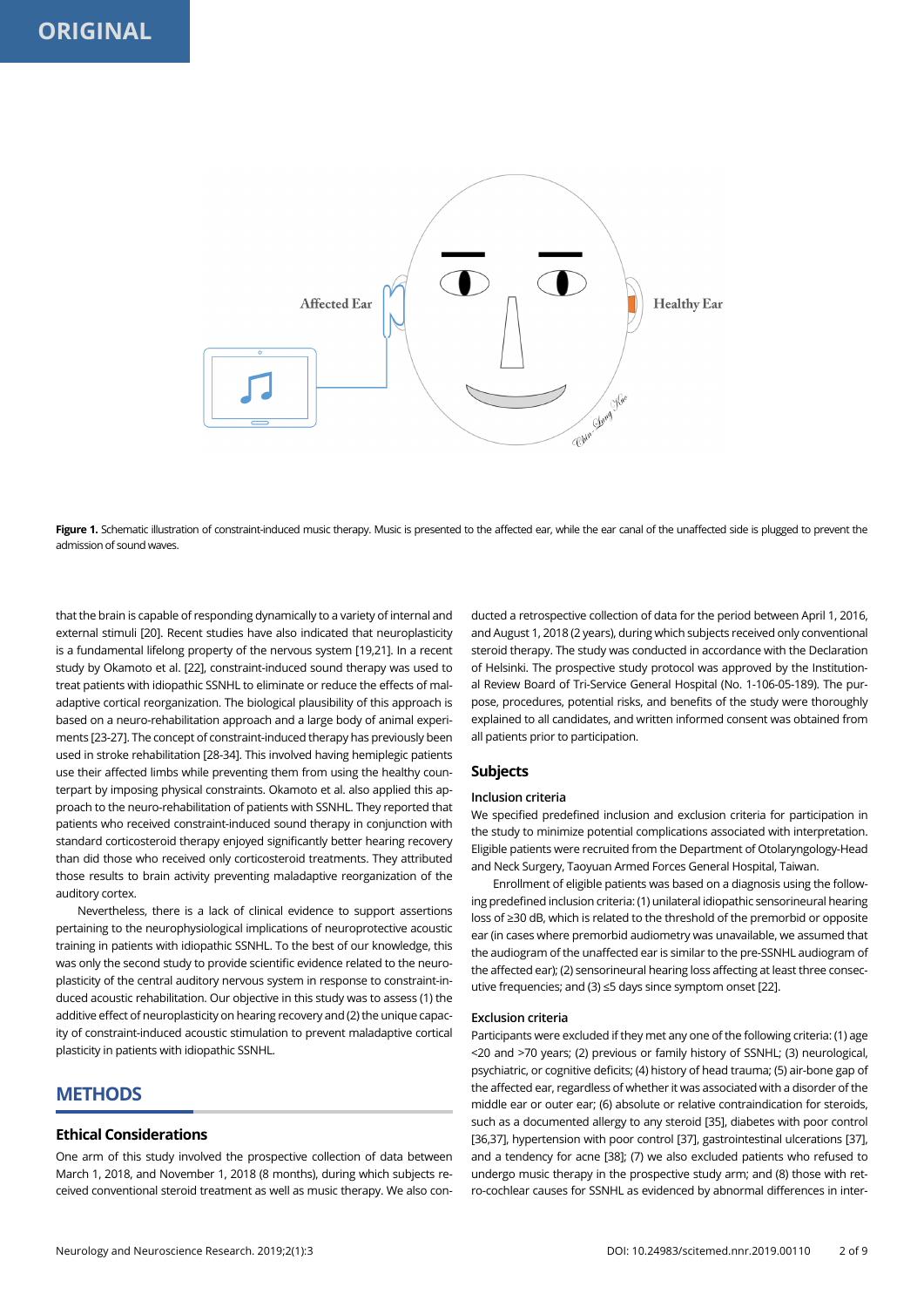| Variables                             | Number (%) | <b>CIMT</b>    | Non-CIMT | P     |
|---------------------------------------|------------|----------------|----------|-------|
| Pre-treatment<br><b>Hearing Level</b> |            |                |          | 0.710 |
| $≤60$ dB                              | 19 (43)    | 3              | 16       |       |
| $>60$ dB                              | 25(57)     | 6              | 19       |       |
| Age                                   |            |                |          | 0.124 |
| $≤50$ years                           | 16 (36)    | $\mathbf{1}$   | 15       |       |
| >50 years                             | 28 (64)    | 8              | 20       |       |
| Gender                                |            |                |          | 0.272 |
| Male                                  | 23 (52)    | 3              | 20       |       |
| Female                                | 21 (48)    | 6              | 15       |       |
| Side of Ear                           |            |                |          | 0.132 |
| Right                                 | 22 (50)    | $\overline{7}$ | 15       |       |
| Left                                  | 22 (50)    | $\overline{2}$ | 20       |       |

aural latency in wave V of auditory brainstem responses (ABRs) and magnetic resonance imaging of the brain [39].

### **Treatment Protocols**

#### **Steroid therapy**

All of the eligible patients (in both study arms) were admitted to the hospital to receive a course of corticosteroids over a period of 7 days (1 mg/kg/day), the dosage of which was subsequently tapered over a period of 7 days (0.5 mg/kg/ day for 4 days and 0.25 mg/kg/day for 3 days).

### **Constraint-induced music therapy (Figure 1)**

In the prospective study arm, constraint-induced music therapy (CIMT) included two major components: (1) plugging the intact ear with a foam ear plug to avoid mechanical acoustic input to the cochlea of the healthy ear, thereby constraining afferent electrical neural impulses on the contralateral auditory cortex; and (2) the simultaneous stimulation of the affected ear in an attempt to prevent maladaptive auditory cortical plasticity on the healthy side [22]. The equipment used to administer CIMT included a music player installed on a tablet (Asus ZenPad 10 Z301 Series, ASUSTeK Computer Inc., Taiwan), a pair of headphones (E-books S39 Gaming Volume Control Hook Headset, Chung Ching Technical Co., Ltd, Taichung, Taiwan), and a foam ear plug (3M 1100, 3M Co., Minnesota, USA). To enhance the motivation of patients to engage in the music program, we applied relaxing music rather than pure tones or noise [40]. Patients eligible for CIMT underwent a daily six-hour music program (2 hours in the morning, afternoon, and evening), every day for a period of four weeks. Patients adjusted the volume in one of two ways: (1) to a level at which the music sounded as similar as possible to the sounds before SSNHL [22], or (2) to a level that felt most comfortable to the healthy ear. The sound level was limited to 80 dB [41]. Volume adjustment was meant to increase sound levels in the range of frequencies affected by hearing loss and to avoid potential complications associated with loudness.

### **Measurements**

### **Audiometric examinations**

All participants underwent pure tone audiometry (PTA) examinations using an audiometer (Audiometer GSI-68, Grason-Stadler Inc., Minnesota, USA) to determine the air and bone conduction thresholds of affected and unaffected ears, using a step size of 5 dB at frequencies between 250 Hz and 8000 Hz, in accordance with the modified Hughson-Westlake procedure [42]. Data were compiled on pre- and post-treatment PTA with mean thresholds determined

at 0.5, 1, 2, and 3 kHz. The hearing thresholds of both ears were measured every day during the hospital stay to monitor recovery. Hearing thresholds of affected and unaffected ears were also measured when the patients came to our outpatient department for follow-up one week and three weeks after discharge.

#### **Neuroplasticity measurements: auditory evoked potential (P300)**

The P300 component of long-latency auditory evoked potential was captured using an evoked potential system (Intelligent Hearing Systems Smart-EP, Intelligent Hearing Systems Co., Florida, USA) for the measurement of neuroplasticity. The skin was cleaned with abrasive paste before attaching electrodes to the skin with electrolytic paste and adhesive tape. P300 was recorded using the oddball paradigm, in which two tone burst stimuli were presented in a random order. One of the two stimuli (standard stimulus, 1000 Hz) was presented more than the other (deviant stimulus, 2000 Hz). These monaural stimuli were delivered to the affected or the healthy ear for 70 ms at 80-90 dBnHL (standard 90 dBnHL and target 80 dBnHL) at a presentation speed of 1.1 stimuli per second using an exact Blackman envelope. The participants were instructed to count the deviant stimulus, which was presented with probability of 15%. P300 was recorded using four electrodes placed at Fz (active electrode), Fpz (ground electrode), and M1 and M2 (mastoids, reference electrodes). The total number of stimuli ranged between 450 and 550. Responses were collected using impedance values below 5 kohms with band-pass filters of 1 to 30 Hz.

### **Data Analysis and Statistics**

For both the CIMT and non-CIMT groups, differences in mean hearing threshold were measured in both ears across all measured frequencies during all examinations; i.e., at the time of admission and at two weeks and four weeks after admission. Paired samples t-tests were used to determine the differences between pre- and post-treatment hearing thresholds in order to assess the degree of hearing recovery.

The variables used to evaluate hearing recovery included the following: (1) hearing threshold; (2) interaural hearing gap (i.e., difference in mean hearing threshold between ears) [22]; and (3) hearing recovering rate = (pre-treatment air conduction hearing threshold of the affected ear – post-treatment air conduction hearing threshold of the affected ear) / (pre-treatment air conduction hearing threshold of the affected ear – air conduction hearing threshold of the intact ear), under the assumption that the audiogram of the intact ear was similar to the audiogram of the affected ear prior to the occurrence of SSNHL [22,41].

A Pearson's chi-square test or Fisher's exact test was used when analyzing categorical variables. Multivariate logistic regression was used to identify the factors that affect hearing recovery. Complete hearing recovery was defined as a hearing threshold of ≤25 dB (normal hearing). Factors used as predictors of hearing recovery included age, gender, side of ear, pre-treatment hearing level, and administration of CIMT.

P300 analysis for the CIMT group was based on the presence/absence of responses for each ear. We calculated the mean latencies (millisecond, ms) and amplitudes (microvolt, μV) in each ear before treatment and four weeks after treatment. A paired sample t-test was used to determine the difference between pre- and post-treatment mean latencies (ms) and amplitudes (μV) in both ears in order to evaluate the degree of neuroplasticity.

All statistical analysis was performed using the commercially available software package SPSS, version 18.0 (SPSS, Inc., Chicago, IL, USA), and p values of less than 0.05 were considered statistically significant.

# **RESULTS**

Patient characteristics are listed in Table 1. Among the 44 patients included in the study, 9 patients were included in the prospective CIMT study arm and 35 patients in the retrospective non-CIMT study arm. The 9 patients in the prospective CIMT group included 6 females/3 males, involving 7 right ears and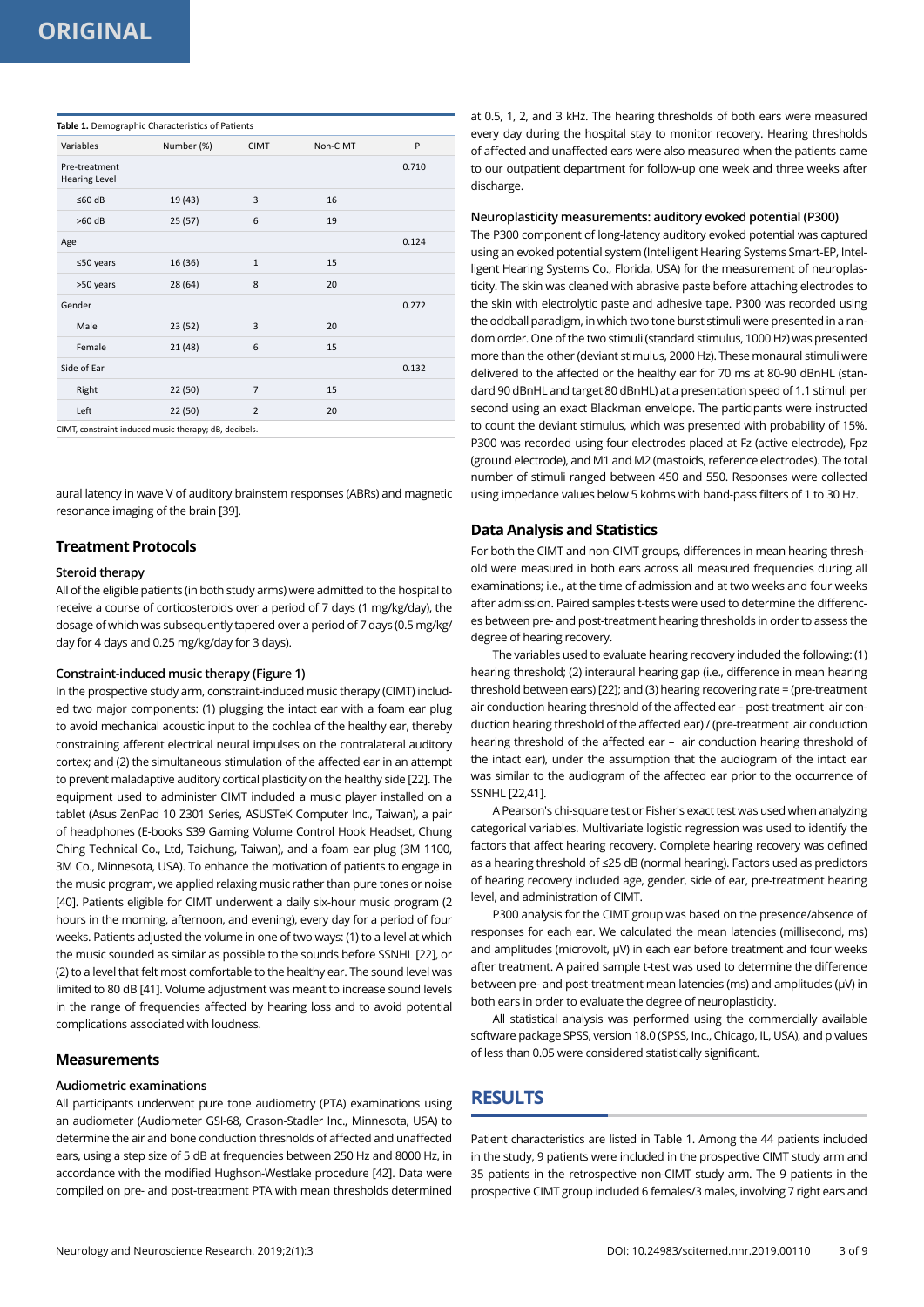### **Table 2.** Intra-Group Comparison of Hearing Thresholds at Various Time Points

| Time Point                 | CIMT Group (n=9)    |          |       |         | Non-CIMT Group (n=35) |          |             |         |
|----------------------------|---------------------|----------|-------|---------|-----------------------|----------|-------------|---------|
|                            | Hearing Level       | P Values |       |         | Hearing Level         | P Values |             |         |
|                            | $(dB, mean \pm SD)$ | P.       | P,    | $P_{3}$ | $(dB, mean \pm SD)$   | Ρ.       | $P_{\rm g}$ | $P_{6}$ |
| Pre-treatment              | $68.33 \pm 26.19$   | 0.004    | 0.008 | 0.105   | $62.48 \pm 25.11$     | < 0.001  | < 0.001     | < 0.001 |
| Two Weeks after Treatment  | $57.71 \pm 31.08$   |          |       |         | $42.86 \pm 24.87$     |          |             |         |
| Four Weeks after Treatment | $44.86 \pm 25.69$   |          |       |         | $30.34 \pm 22.93$     |          |             |         |

CIMT, constraint-induced music therapy; dB, decibels; SD, standard deviation. P<sub>1</sub> refers to the difference between results obtained before treatment and two weeks after treatment in the music therapy group; P<sub>2</sub> refers t group.

#### **Table 3.** Inter-Group Comparison of Hearing Thresholds Between CIMT and Non-CIMT Groups

| Time Point                                                                    | <b>CIMT</b> | Cases | Hearing Level (dB, mean ± SD) | P     |  |  |
|-------------------------------------------------------------------------------|-------------|-------|-------------------------------|-------|--|--|
| Pre-treatment                                                                 | Yes         | 9     | $68.33 \pm 26.19$             | 0.531 |  |  |
|                                                                               | <b>No</b>   | 35    | $62.48 \pm 25.11$             |       |  |  |
| Two Weeks after Treatment                                                     | <b>Yes</b>  | 9     | $57.71 \pm 31.08$             | 0.167 |  |  |
|                                                                               | <b>No</b>   | 35    | $42.86 \pm 24.87$             |       |  |  |
| Four Weeks after Treatment                                                    | Yes         | 9     | $44.86 \pm 25.69$             | 0.067 |  |  |
|                                                                               | <b>No</b>   | 35    | $30.34 \pm 22.93$             |       |  |  |
| CIMT, constraint-induced music therapy; dB, decibels; SD, standard deviation. |             |       |                               |       |  |  |

### **Table 4.** Comparison of Interaural Hearing Gap Between CIMT and Non-CIMT Groups

| Time Point                                                                    | <b>CIMT</b> | Cases | Interaural Hearing Gap (dB, mean ± SD) | P     |  |  |
|-------------------------------------------------------------------------------|-------------|-------|----------------------------------------|-------|--|--|
| Pre-treatment                                                                 | Yes         | 9     | $38.40 \pm 24.48$                      | 0.780 |  |  |
|                                                                               | <b>No</b>   | 35    | $40.86 \pm 21.50$                      |       |  |  |
| Two Weeks after Treatment                                                     | Yes         | 9     | $29.86 \pm 29.56$                      | 0.802 |  |  |
|                                                                               | <b>No</b>   | 35    | $24.43 \pm 22.00$                      |       |  |  |
| Four Weeks after Treatment                                                    | Yes         | 9     | $26.53 \pm 25.95$                      | 0.611 |  |  |
|                                                                               | <b>No</b>   | 35    | $19.27 \pm 19.76$                      |       |  |  |
| CIMT, constraint-induced music therapy; dB, decibels; SD, standard deviation. |             |       |                                        |       |  |  |

**Table 5.** Comparison of Hearing Recovering Rate Between CIMT and Non-CIMT Groups

| $\sim$                     | $\sim$      |       |                      |       |  |
|----------------------------|-------------|-------|----------------------|-------|--|
| Time Point                 | <b>CIMT</b> | Cases | Recovering Rate (%)* | D     |  |
| Two Weeks after Treatment  | Yes         | 9     | 41.91                | 0.478 |  |
|                            | <b>No</b>   | 35    | 66.02                |       |  |
| Four Weeks after Treatment | Yes         | 9     | 46.71                | 0.217 |  |
|                            | <b>No</b>   | 35    | 86.95                |       |  |

\* Hearing recovering rate = (pre-treatment AC of the affected ear – post-treatment AC of the affected ear) / (pre-treatment AC of the affected ear – AC of the intact ear). AC, air conduction hearing threshold; CIMT, constraint-induced music therapy.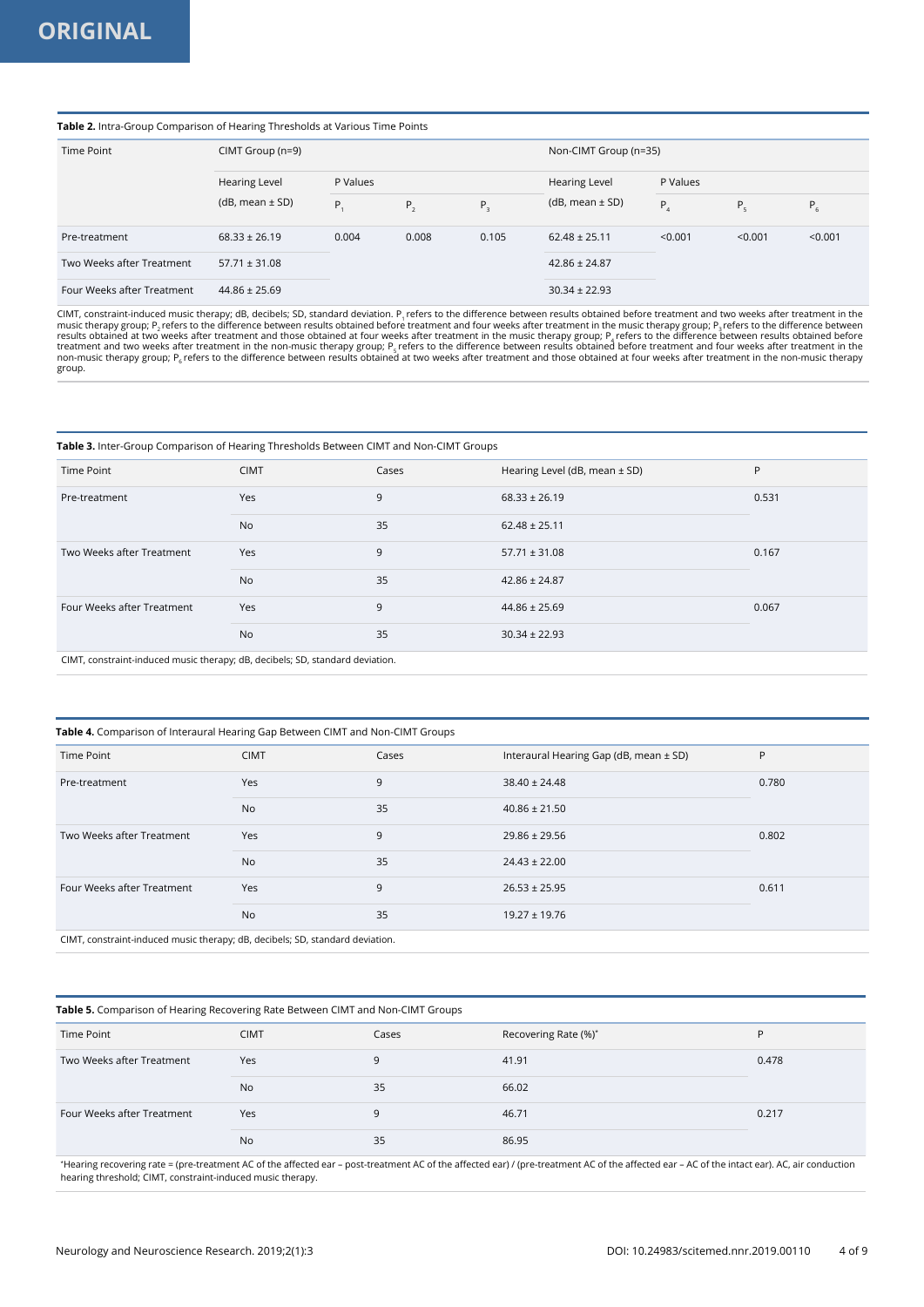| <b>able of</b> Healthcard of Health <sub>a</sub> Recovery at This and Toal Weeks Fost Heathlent (if<br>Variable | Two Weeks Post-treatment |              |                   |       |       | Four Weeks Post-treatment |                   |       |  |
|-----------------------------------------------------------------------------------------------------------------|--------------------------|--------------|-------------------|-------|-------|---------------------------|-------------------|-------|--|
|                                                                                                                 | Cases                    | No. of HR(%) | OR (95% CI)       | P     | Cases | No. of HR (%)             | OR (95% CI)       | P     |  |
| <b>CIMT</b>                                                                                                     |                          |              |                   |       |       |                           |                   |       |  |
| Yes                                                                                                             | 9                        | 1(11)        | $1$ (ref)         |       | 9     | 2(22)                     | $1$ (ref)         |       |  |
| <b>No</b>                                                                                                       | 35                       | 12 (34)      | 3.84 (0.18-81.65) | 0.388 | 35    | 20(57)                    | 2.70 (0.15-47.60) | 0.497 |  |
| Pre-treatment Hearing Level                                                                                     |                          |              |                   |       |       |                           |                   |       |  |
| $≤60$ dB                                                                                                        | 19                       | 12(63)       | 125 (4.88-3181)   | 0.004 | 19    | 16 (84)                   | 45.41 (3.60-573)  | 0.003 |  |
| $>60$ dB                                                                                                        | 25                       | 1(4)         | $1$ (ref)         |       | 25    | 6(24)                     | $1$ (ref)         |       |  |
| Age                                                                                                             |                          |              |                   |       |       |                           |                   |       |  |
| $\leq 50$ years                                                                                                 | 16                       | 8(50)        | 20.58 (1.141-371) | 0.040 | 16    | 11 (69)                   | 6.40 (0.72-56.49) | 0.095 |  |
| >50 years                                                                                                       | 28                       | 5(5)         | $1$ (ref)         |       | 28    | 11 (39)                   | $1$ (ref)         |       |  |
| Gender                                                                                                          |                          |              |                   |       |       |                           |                   |       |  |
| Male                                                                                                            | 23                       | 7(34)        | 1.40 (0.18-11.29) | 0.750 | 23    | 13(57)                    | 1.80 (0.23-13.84) | 0.572 |  |
| Female                                                                                                          | 21                       | 6(29)        | $1$ (ref)         |       | 21    | 9(43)                     | $1$ (ref)         |       |  |
| Side of Ear                                                                                                     |                          |              |                   |       |       |                           |                   |       |  |
| Right                                                                                                           | 22                       | 4(18)        | $1$ (ref)         |       | 22    | 5(23)                     | $1$ (ref)         |       |  |
| Left                                                                                                            | 22                       | 9(41)        | 4.54 (0.38-54.71) | 0.233 | 22    | 17(77)                    | 33.82 (2.72-421)  | 0.006 |  |

#### **Table 6.** Predictors of Hearing Recovery at Two and Four Weeks Post-Treatment (n = 44)

\* Hearing recovery is defined as hearing threshold ≤25 dB. CI, confidence interval; CIMT, constraint-induced music therapy; dB, decibel; HR, hearing recovery; OR, odds ratio; Ref, reference.

2 left ears. The mean age of CIMT patients was 57.44 years (P = 0.346). None of the patients who received CIMT presented complications or side effects, and all of the CIMT participants described it as an enjoyable therapeutic addition that helped relieve the stress and anxiety associated with SSNHL. The 35 patients in the non-CIMT retrospective group included 15 females/20 males involving 15 right ears and 20 left ears. The mean age of non-CIMT patients was 51.23 years (P = 0.346).

We selected 60 dB as the cutoff pre-treatment hearing level, because the mean hearing threshold of all participants prior to treatment was 63.68 dB. An age threshold of 50 was adopted for the classification of patients as older or younger, because the mean age of the participants was 52.5 years. As shown in Table 1, the CIMT and non-CIMT groups were comparable in terms of pre-treatment hearing level (P = 0.710), age (P = 0.124), gender (P = 0.272), and side of ear  $(P = 0.132)$ .

Table 2 lists an intra-group comparison of audiometric results from patients in the CIMT and non-CIMT groups. In the CIMT group, the mean post-treatment hearing threshold at two weeks post-treatment (57.71 ± 31.08 dB) and four weeks post-treatment (44.86 ± 25.69 dB) was significantly better than before treatment (68.33  $\pm$  26.19 dB; P = 0.004 and 0.008, respectively). However, we did not observe a significant difference between the mean hearing thresholds at two weeks and four weeks post-treatment (P = 0.105). In non-CIMT group, the mean post-operative hearing thresholds were significantly better at two weeks post-treatment (42.86 ± 24.87 dB) and four weeks post-treatment (30.34 ± 22.93 dB) than they were pre-operatively (62.48 ± 25.11 dB, both P <0.001). The mean hearing threshold at four weeks post-treatment (30.34 ± 22.93 dB) also presented a significant improvement over the hearing threshold at two weeks post-treatment (42.86 ± 24.87 dB,  $P < 0.001$ 

Table 3 presents an inter-group comparison of audiometric results between the CIMT and non-CIMT groups. The two groups were comparable in terms of mean pre-treatment hearing threshold (68.33 ± 26.19 dB in CIMT group and  $62.48 \pm 25.11$  dB in non-CIMT group, P = 0.531). No statistically significant differences were observed between the two groups with regard to the mean hearing thresholds at two weeks post-treatment (57.71 ± 31.08 dB in CIMT group and  $42.86 \pm 24.87$  dB in non-CIMT group, P = 0.167) and four weeks post-treatment (44.86 ± 25.69 dB in CIMT group and 30.34 ± 22.93 dB in non-CIMT group,  $P = 0.067$ ).

Table 4 lists an inter-group comparison of differences in interaural hearing threshold between the CIMT and non-CIMT Groups. The two groups were comparable prior to treatment (interaural hearing gap 38.40 ± 24.48 dB in CIMT group and  $40.86 \pm 21.50$  dB in non-CIMT group, P = 0.780). After treatment, we were unable to detect statistically significant differences in interau-

| Table 7. Comparison of P300 Amplitudes and Latencies Before and After Treatment |                 |                    |       |         |       |       |  |
|---------------------------------------------------------------------------------|-----------------|--------------------|-------|---------|-------|-------|--|
| Variables                                                                       | Amplitude (µV)  | Latency (ms)       | P.    | $P_{2}$ | Ρ,    | Р.    |  |
| Pre-treatment                                                                   |                 |                    | 0.063 | 0.031   | 0.094 | 0.063 |  |
| Affected ear (mean $\pm$ SD)                                                    | $2.10 \pm 0.55$ | $342.63 \pm 20.49$ |       |         |       |       |  |
| Healthy ear (mean $\pm$ SD)                                                     | $1.75 \pm 0.92$ | $355.00 \pm 21.01$ |       |         |       |       |  |
| Four Weeks Post-treatment                                                       |                 |                    |       |         |       |       |  |
| Affected ear (mean $\pm$ SD)                                                    | $2.42 \pm 1.44$ | $347.00 \pm 22.71$ |       |         |       |       |  |
| Healthy ear (mean $\pm$ SD)                                                     | $3.19 \pm 1.77$ | $342.75 \pm 42.12$ |       |         |       |       |  |

P1 refers to the difference in amplitude in affected ears before treatment and at four weeks after treatment; P2 refers to the difference in amplitude in the healthy ears before treatment and at four weeks after treatment; P refers to the difference in latency in affected ears before treatment and at four weeks after treatment; P refers to the difference in latency in healthy ears before treatment and at four weeks after treatment. μV, microvolt; ms, millisecond.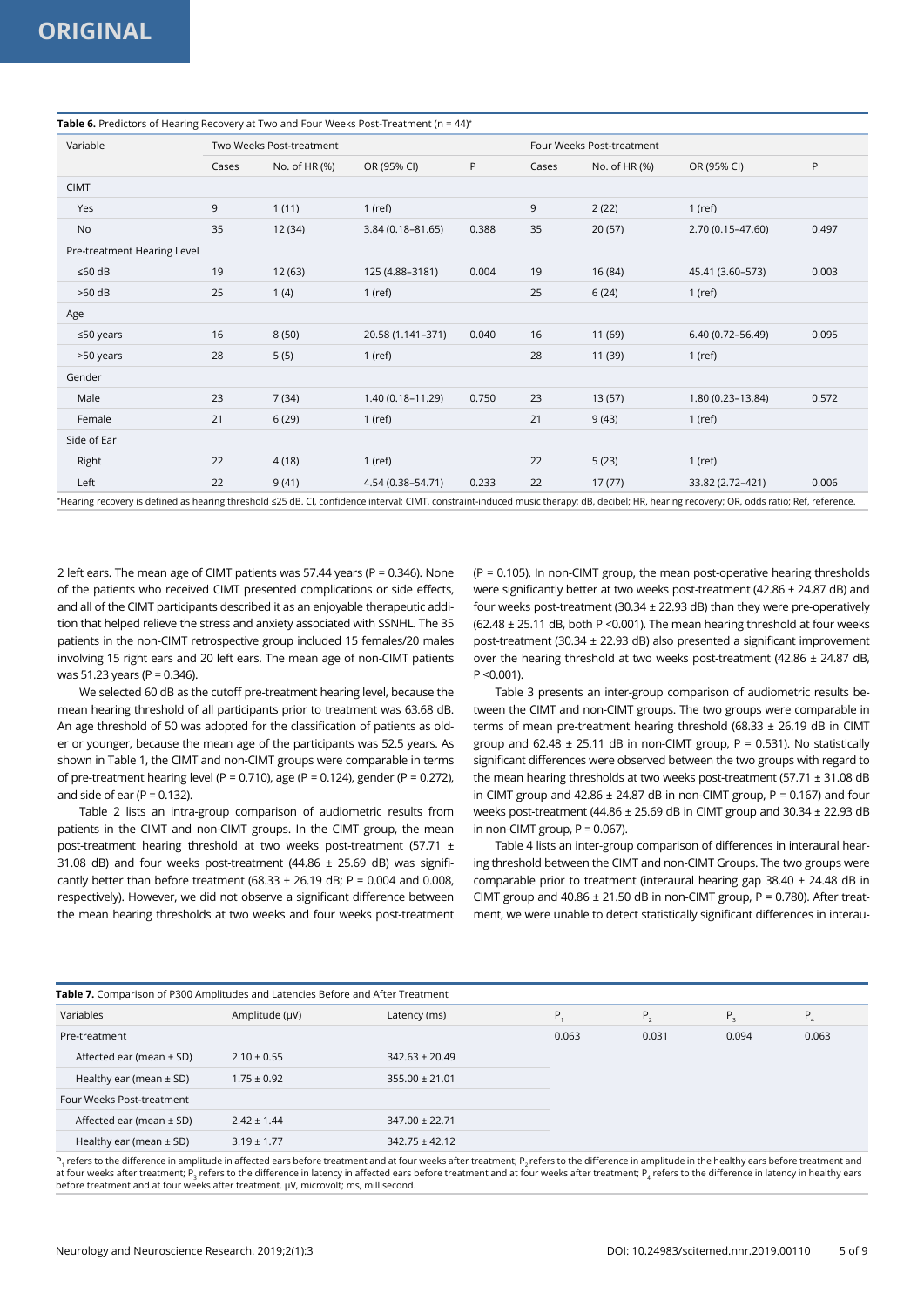ral hearing gap between the two groups at two weeks post-treatment (29.86  $\pm$ 29.56 dB in CIMT group and 24.43 ± 22.00 dB in non-CIMT group, P = 0.802) or four weeks post-treatment (26.53  $\pm$  25.95 dB in CIMT group and 19.27  $\pm$  19.76 dB in non-CIMT group,  $P = 0.611$ ).

Table 5 presents a comparison of hearing recovering rates between the CIMT and non-CIMT groups. No statistically significant differences were observed in the hearing recovering rate between the two groups at two weeks post-treatment (41.91% in CIMT group and 66.02% in non-CIMT group, P = 0.478) or four weeks post-treatment (46.71% in CIMT group and 88.95% in non-CIMT group,  $P = 0.217$ ).

Table 6 lists the results of multivariate logistic regression used to identify potential predictors of hearing recovery at two and four weeks post-treatment. This analysis revealed no statistically significant correlations between post-treatment hearing recovery and the application of CIMT (odds ratio, OR, 3.84, confidence interval, CI, 0.18 - 81.65, P = 0.388 at two weeks post-treatment; and OR =  $2.70$ , CI =  $0.15 - 47.60$ , P =  $0.497$  at four weeks post-treatment). It was observed that patients with better pre-treatment hearing level (≤60 dB) were more likely than those with worse hearing (>60 dB) to present hearing recovery at two weeks (OR = 125, CI = 4.88 - 3181, P = 0.004) and four weeks  $(OR = 45.41, CI = 3.60 - 573, P = 0.003)$  post-treatment. The other three factors (age, gender, and side of ear) did not have a significant influence on hearing recovery at two or four weeks post-treatment.

Table 7 presents a comparison of the amplitude and latency values of the P300 component in each ear before and after treatment. We succeeded in recording the P300 component in 66.7% of the subjects (6 of 9 patients). There was a significant difference in amplitude value in the healthy ears before treatment (1.75  $\pm$  0.92 μV) and at four weeks after treatment (3.19  $\pm$  1.77 μV, P = 0.031). We observed no other statistically significant differences in P300 amplitudes or latencies in the affected or healthy ears (all P > 0.05, Table 7).

## **DISCUSSION**

### **Main Findings**

In both the CIMT and non-CIMT groups, we observed a significant improvement in hearing thresholds at two weeks and four weeks post-treatment (Table 2). Nevertheless, we failed to detect any statistically significant differences between CIMT and non-CIMT groups in terms of hearing recovery when comparing outcome variables, including hearing threshold (Table 3), interaural hearing gap (Table 4), and hearing recovering rate (Table 5). Patients who underwent CIMT in conjunction with conventional steroid therapy were no more likely than patients who received only steroid therapy to recover hearing to normal limits (Table 6). In a subgroup assessment of 6 patients, the long-latency auditory evoked potential did not provide any significant indications of neuroplasticity in response to CIMT (Table 7).

### **New Therapeutic Direction for SSNHL: Neuroplasticity**

One set of clinical practice guidelines for SSNHL in the US advises against the routine prescription of antivirals, thrombolytics, vasodilators, vasoactive substances, or antioxidants for patients with SSNHL. Furthermore, the benefit/harm balance for steroid therapy remains uncertain [1]. Considering the devastating effects that SSNHL can have on the patient's quality of life, devising a new therapeutic direction to deal with SSNHL is no doubt a worthy endeavor [18].

Neuroplasticity can be viewed as adaptive responses to conditions associated with a behavioral gain, such as learning. Advances in our understanding of brain plasticity have led to the development of promising interventions for several neurological conditions and disorders. These methods are meant to promote adaptive neuroplastic changes to compensate for lost functions or to maximize remaining functions [43-45]. Results from numerous human and animal studies indicate that there are strong links between the expenditure of effort in training and use-dependent structural adaptation in the brain [46- 50]. Plastic changes in brain structure contribute to an adaptive gain in function in healthy individuals (e.g., learning skills or creating memories) as well as recovery from brain damage. Cortical reorganization has been shown to compensate for loss of function or increase residual functions following brain lesion. Neuroplasticity can relieve initial deficits in behavior as well as perceptual and cognitive skills [51]. Plasticity-promoting theory has been implicated to achieve clinical gains and improve behavioral outcomes in parallel with increased brain plasticity. Several interventions have been developed to enhance brain plasticity, such as Hebbian learning [52], task-specific training [53], transcranial magnetic stimulation [54], deep brain stimulation [55], cognitive behavioral therapy [56], physical training [57], and neuropharmacotherapies that involve the molecular manipulation of numerous cellular and synaptic pathways [19,58,59].

Adaptive plasticity refers to a neural change in a positive direction for behavioral gain (e.g., skill learning) or functional compensation (e.g., poststroke recovery). However, other forms of plasticity can induce maladaptive cortical reorganization, such as focal hand dystonia [30], phantom limb pain [60], and tinnitus [61,62]. These can have a negative effect on disease pathogenesis, resulting in unanticipated and undesired consequences [19,22,51,63-65]. Dealing with these adverse consequences requires interventions aimed at blocking or hindering plasticity, such as behavioral training to overcome focal hand dystonia [30], phantom limb pain [60], and tinnitus [61].

### **Additive Effect of CIMT on Hearing Recovery**

It is possible that gains in functional recovery could be enhanced by preventing maladaptive plastic changes [18], and a promising therapeutic start may indicate a new direction for the management of SSNHL.

Based on previous findings, it is reasonable to expect spontaneous recovery in a considerable proportion of patients (32% to 65%) [2,5,14]. However, many patients face permanent hearing deficit, which brings on frustration, anxiety, insecurity, loneliness, depression, and social isolation [1,66]. This treatment limitation and potentially serious consequences highlight the need to aggressively explore a new avenue for therapeutic approach.

In animal experiments, researchers observed that a decrease in the spontaneous and driven firing rate in auditory nerve fibers following acoustic trauma commonly triggers central reorganization [26,27,67]. Researchers have also discovered that animals that undergo post-traumatic acoustic stimulation are less affected by hearing loss associated with hair cell damage to the cochlea, compared to animals that do not undergo such stimulation [23,24,26]. In other words, acoustic energy delivered to ciliated cells in the cochlea can be converted into electrical impulses that are transmitted to the auditory cortex through auditory nerves [68]. It has been surmised that acoustic stimulation (1) compensates for a loss of afferent neural inputs and (2) prevents maladaptive neuroplasticity in the brain. Both of these effects could promote hearing recovery [24,25].

In human studies using functional magnetic resonance imaging (fMRI) [69,70], many patients with SSNHL present an altered auditory cortical response under auditory stimulation. Magnetoencephalographic (MEG) studies have also revealed immediate and protracted changes in the function of auditory pathways among patients with SSNHL [71-75]. Overall, human studies support the findings of animal studies pertaining to SSNHL-induced brain plasticity.

In 2012, López-González et al. compared the outcomes of 65 SSNHL patients treated with medications (steroids, piracetam, and antioxidants) and 67 patients treated with medication as well as sound therapy (a combination of music and speech). They reported much higher hearing recovery among patients that underwent stimulation via sound therapy, compared to those without acoustic stimulation [68]. However, that study was based solely on audiometric outcomes. The absence of neuroimaging results (e.g., fMRI and MEG) precludes an examination of the extent and degree of plastic changes in the brain in response to SSNHL.

In 2014, Okamoto et al. [22] adopted a neuro-rehabilitation approach well-established in treating stroke patients (constraint therapy or con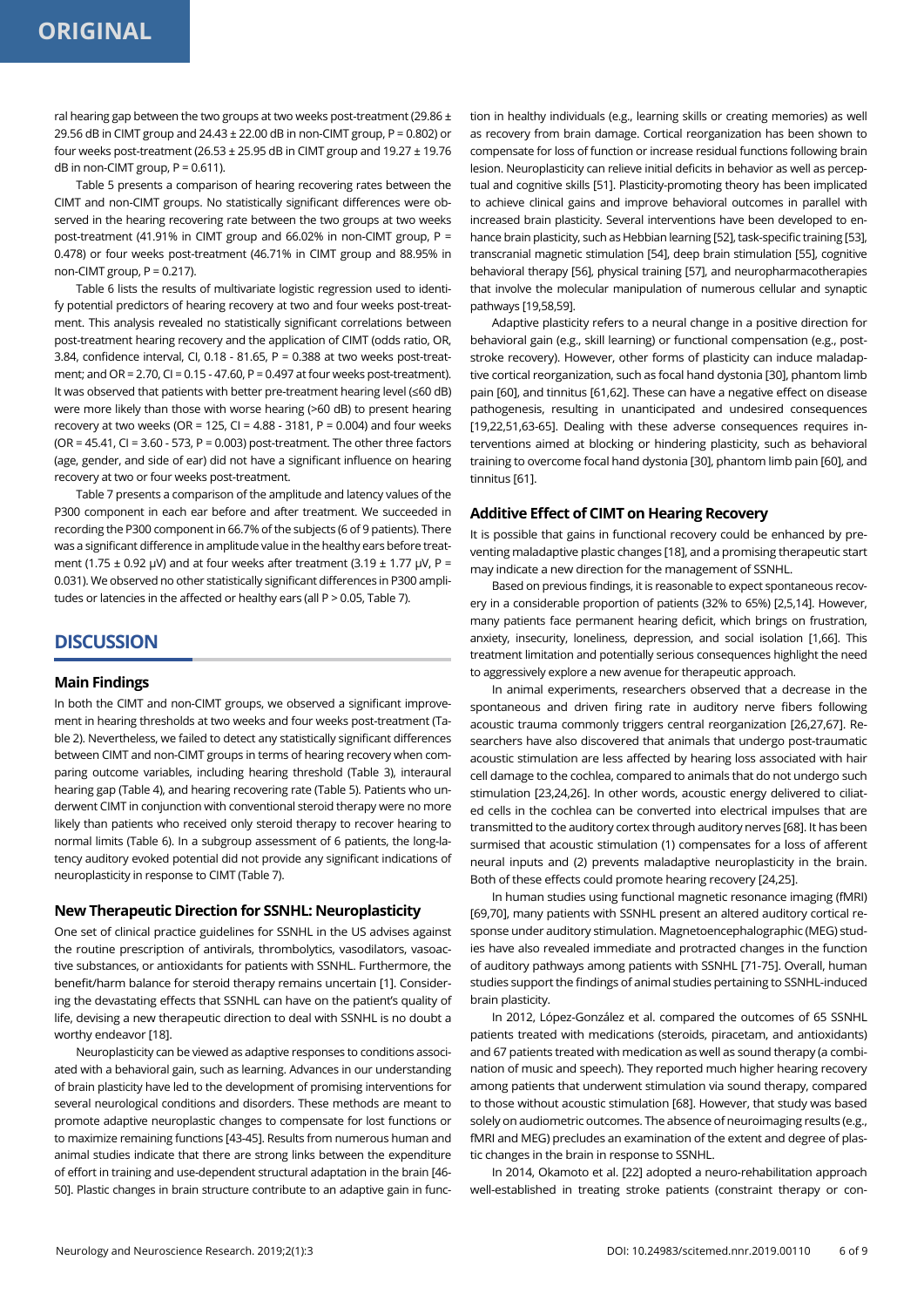straint-induced movement therapy) in an attempt to enhance hearing recovery in patients with SSNHL [76]. All 53 of the SSNHL patients received traditional corticosteroid therapy, 22 of whom were also administered CIMT. They reported that the interaural hearing gap in the CIMT group was significantly smaller than that seen in the non-CIMT group between 1 and 6 months after treatment. In the current study, the interaural hearing gap in the CIMT and non-CIMT groups was smaller at two and four weeks after treatment. However, we did not observe statistically significant differences in interaural hearing gaps between the two groups (Table 4).

In both groups, we observed a significant improvement in hearing thresholds at two weeks and four weeks post-treatment (Table 2); however, there were no statistically significant differences in post-treatment hearing thresholds between the two groups (Table 3). This outcome was confirmed by multivariate analysis, which failed to detect a predictive association between the application of CIMT and hearing recovery to normal limits (Table 6). Okamoto et al. [22] did not compare post-treatment hearing thresholds between CIMT and non-CIMT groups.

We also compared outcomes in the two groups in terms of hearing recovering rate (Table 5). No significant intra-group differences were observed in hearing recovering rate. In 2015, Liu et al. [41] obtained similar results between an experimental group (47 patients receiving methylprednisolone and relaxing music) and a control group (42 patients receiving only methylprednisolone). Nonetheless, Liu et al. reported that acoustic treatment combined with steroid therapy alleviated the symptoms of SSNHL-related anxiety. In the current study, all 9 of the patients in the CIMT group reported a reduction in the stress and anxiety associated with SSNHL to tolerable levels.

Our findings do not provide audiometric evidence of an additive effect of CIMT on hearing recovery; however, we were able to demonstrate a beneficiary effect on the relief of stress and anxiety.

### **Degree of Neuroplasticity**

Okamoto et al. [22] selectively included 6 patients in a CIMT subgroup for the analysis of neural activity using MEG, including an N1m response (generated mainly in the belt and parabelt areas of auditory cortex) [77] and auditory steady state response (ASSR, generated in the primary auditory cortex) [78]. Their results demonstrated a contralateral dominance of neural activity in both the primary auditory cortex (ASSR) and auditory belt areas (N1m) following steroid treatment in conjunction with CIMT. Dominance in the contralateral hemisphere is generally also found in healthy subjects with normal hearing [7,75]. Okamoto et al. claimed that the contralateral dominance of neural activity was an indication that SSNHL-induced contralateral cortical maladaptive plastic changes had been reversed. However, it may be premature to assert an association between hearing recovery and the reversal of cortical reorganization. Furthermore, audiometric outcome data of the 6 patients were not included in their report.

In the current study, we investigated post-treatment neuroplasticity by measuring the P300 component of long-latency auditory evoked potential. P300 is seen as a promising assessment tool for the detection of central changes in patients with sensorineural hearing loss [79-81]. We succeeded in recording the P300 component in 6 of the 9 patients studied (66.7%), which is consistent with the rates reported in the literature [80]. We observed a statistically significant difference in the amplitude values obtained from healthy ears before treatment and four weeks after treatment ( $P =$ 0.031, Table 7). However, when comparing the amplitudes and latencies of the affected ears (before treatment and four weeks after treatment), no significant changes were found (both P >0.05). Our electrophysiological findings are not in agreement with those reported by Okamoto et al. [22]. Nevertheless, we must not jump to any conclusions regarding the neuroplastic effects of CIMT on hearing recovery in patients with SSNHL. The sample sizes in the current study (6 patients) and in the study by Okamoto et al. (6 patients) [22] were of insufficient size to avoid bias in our sampling. A large number of patients will be required to determine the true degree of neuroplasticity in patients receiving CIMT.

### **Study Limitations**

To the best of our knowledge, this was only the second study aimed at validating assertions that CIMT can prevent or reverse SSNHL-induced maladaptive cortical reorganization, thereby potentiating subsequent hearing recovery. Nonetheless, the current study was subject to a number of limitations. First, a larger sample size will be required to avoid sampling bias. Second, we acknowledge that bias may have been introduced at any stage of the study, due to the inclusion of a retrospective study arm. Selection bias (e.g., a non-representative study population) and information bias (e.g., imprecise measurements or incorrect recording of outcomes) could be avoided by adopting a double-blind, randomized, placebo-controlled trial in the future. All patients in the study received current first-line treatment (i.e., steroid therapy); therefore, it is unlikely that the functional recovery can be attributed solely to CIMT. Steroid therapy of this type has been shown to have success rates of 50 to 80% [11]. Outcome analysis was further complicated by spontaneous recovery, which has been reported in 32% to 65% of all cases of SSNHL [2,5,14]. Thus, it would be very difficult to determine the degree to which CIMT treatment exceeds spontaneous recovery. According to the literature, spontaneous improvement in hearing occurs primarily within two weeks after onset, and late recovery is highly unlikely for patients who do not undergo treatment. In the future, researchers should recruit volunteer patients who maintain the same level of hearing loss and who do not receive treatment for a period of two weeks following diagnosis with idiopathic SSNHL. A delayed treatment group of this sort could help to clarify the true effectiveness of CIMT on hearing recovery by eliminating the confounding effects of spontaneous recovery.

### **CONCLUSIONS**

This study confirms that CIMT is a safe and cost-effective addition to corticosteroid treatment for SSNHL; however, our preliminary results could neither identify the additive effects of CIMT on hearing recovery nor confirm the degree of neuroplasticity in patients with SSNHL. Nevertheless, it appears that CIMT provides an enjoyable adjunct to conventional steroid treatment for the relief of stress and anxiety associated with SSNHL.

## **ARTICLE INFORMATION**

**\*Correspondence:** Chin-Lung Kuo, MD, PhD, Department of Otolaryngology, Taoyuan Armed Forces General Hospital, Taoyuan, Taiwan. E-mail: drkuochinlung@gmail.com

**Received:** Nov. 11, 2018; **Accepted:** Dec. 16, 2018; **Published:** Apr. 10, 2019

**DOI:** [10.24983/scitemed.nnr.2019.00110](https://doi.org/10.24983/scitemed.nnr.2019.00110)

**Acknowledgments:** Dr. Kuo thanks Mr. Yi Chen for his assistance in completion of audiometric and electrophysiological examinations.

**Ethics Approval and Consent to Participate:** The study is in accordance with the ethical standards of the 1964 Helsinki declaration and its later amendments or comparable ethical standards.

**Funding:** This study was sponsored by grants from the Medical Affairs Bureau Ministry of National Defense (MAB-107099) and Taoyuan Armed Forces General Hospital (AFTYGH-10734).

**Conflict of Interest:** The authors report no financial or other conflict of interest relevant to this article, which is the intellectual property of the authors.

**Copyright ©** 2019 The Author. This is an open-access article distributed under the terms of the Creative Commons Attribution 4.0 International License (CC-BY).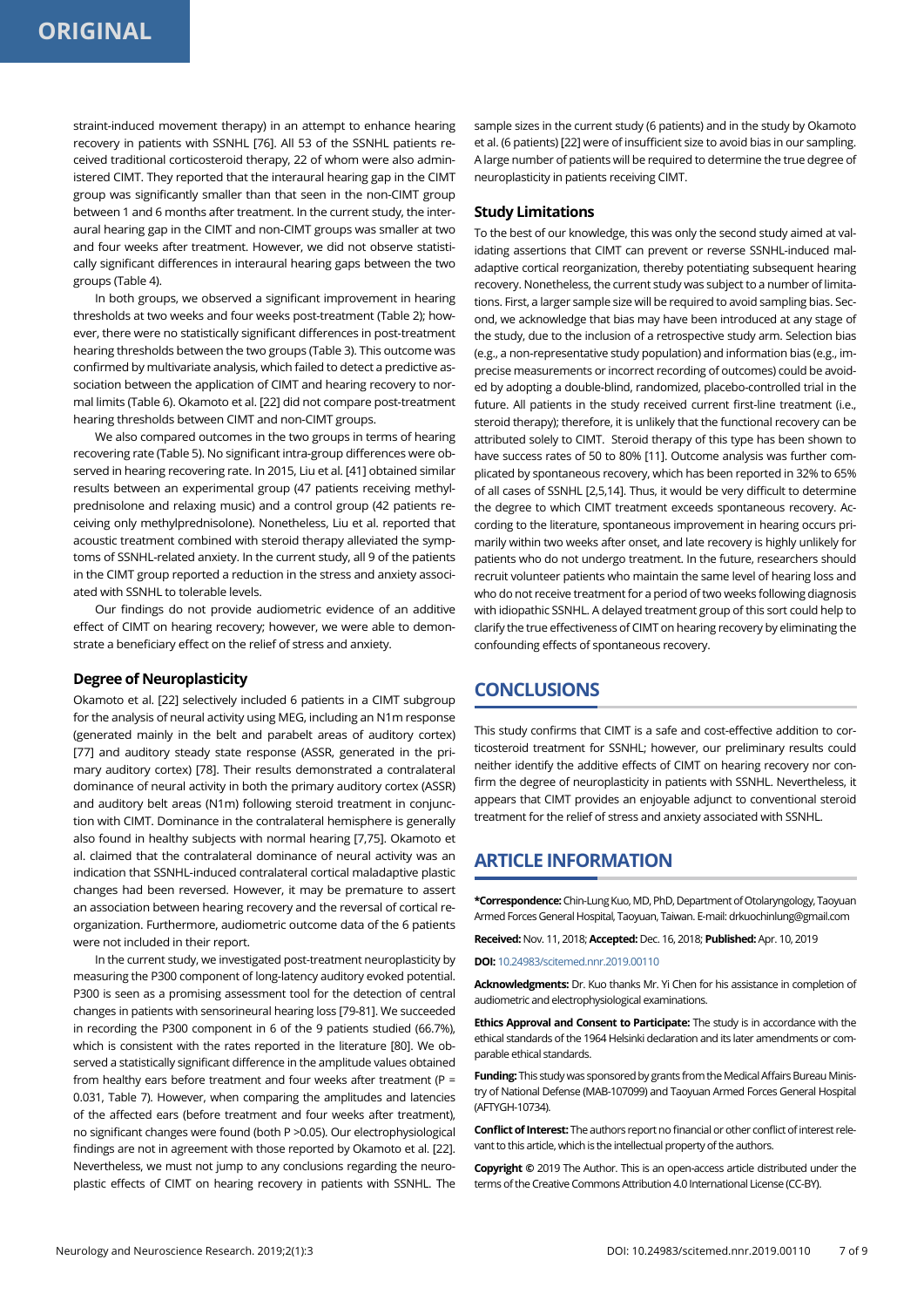# **REFERENCES**

- 1. Stachler RJ, Chandrasekhar SS, Archer SM, et al. Clinical practice guideline: Sudden hearing loss. *Otolaryngology--head and neck surgery : official journal of American Academy of Otolaryngology-Head and Neck Surgery* 2012;146(3 Suppl):S1-35.
- 2. Mattox DE, Simmons FB. Natural history of sudden sensorineural hearing loss. *The Annals of otology, rhinology, and laryngology* 1977;86(4 Pt 1):463-480.
- 3. Klemm E, Deutscher A, Mosges R. [a present investigation of the epidemiology in idiopathic sudden sensorineural hearing loss]. *Laryngo- rhino- otologie*  2009;88(8):524-527.
- 4. Rauch SD, Halpin CF, Antonelli PJ, et al. Oral vs intratympanic corticosteroid therapy for idiopathic sudden sensorineural hearing loss: A randomized trial. *Jama* 2011;305(20):2071-2079.
- 5. Byl FM, Jr. Sudden hearing loss: Eight years' experience and suggested prognostic table. *The Laryngoscope* 1984;94(5 Pt 1):647-661.
- 6. Wu CS, Lin HC, Chao PZ. Sudden sensorineural hearing loss: Evidence from taiwan. *Audiology & neuro-otology* 2006;11(3):151-156.
- 7. Li LP, Shiao AS, Chen LF, et al. Healthy-side dominance of middle- and long-latency neuromagnetic fields in idiopathic sudden sensorineural hearing loss. *The European journal of neuroscience* 2006;24(3):937-946.
- 8. Saunders JE, Luxford WM, Devgan KK, Fetterman BL, Sudden hearing loss in acoustic neuroma patients. *Otolaryngology--head and neck surgery : official journal of American Academy of Otolaryngology-Head and Neck Surgery*  1995;113(1):23-31.
- 9. Guyot JP, Thielen K. [evolution of sudden deafness without treatment]. *Schweizerische medizinische Wochenschrift Supplementum* 2000;116:93S-96S.
- 10. Wilson WR, Byl FM, Laird N. The efficacy of steroids in the treatment of idiopathic sudden hearing loss. A double-blind clinical study. *Archives of otolaryngology* 1980;106(12):772-776.
- 11. Ferri E, Frisina A, Fasson AC, Armato E, Spinato G, Amadori M. Intratympanic steroid treatment for idiopathic sudden sensorineural hearing loss after failure of intravenous therapy. *ISRN otolaryngology* 2012;2012:647271.
- 12. Wei BP, Stathopoulos D, O'Leary S. Steroids for idiopathic sudden sensorineural hearing loss. *The Cochrane database of systematic reviews*  2013;7:CD003998.
- 13. Conlin AE, Parnes LS. Treatment of sudden sensorineural hearing loss: I. A systematic review. *Archives of otolaryngology--head & neck surgery*  2007;133(6):573-581.
- 14. Conlin AE, Parnes LS. Treatment of sudden sensorineural hearing loss: Ii. A meta-analysis. *Archives of otolaryngology--head & neck surgery* 2007;133(6):582- 586.
- 15. Labus J, Breil J, Stutzer H, Michel O. Meta-analysis for the effect of medical therapy vs. Placebo on recovery of idiopathic sudden hearing loss. *The Laryngoscope* 2010;120(9):1863-1871.
- 16. Wei BP, Stathopoulos D, O'Leary S. Steroids for idiopathic sudden sensorineural hearing loss. *The Cochrane database of systematic reviews*  2013;7(7):CD003998.
- 17. Liu D, Ahmet A, Ward L, et al. A practical guide to the monitoring and management of the complications of systemic corticosteroid therapy. *Allergy, asthma, and clinical immunology : official journal of the Canadian Society of Allergy and Clinical Immunology* 2013;9(1):30.
- 18. Kuo CL. Neuroplasticity-targeted intervention for idiopathic sudden sensorineural hearing loss: A new therapeutic direction. *Neurology and Neuroscience Research* 2017;1(1):1-5.
- 19. Cramer SC, Sur M, Dobkin BH, et al. Harnessing neuroplasticity for clinical applications. *Brain : a journal of neurology* 2011;134(Pt 6):1591-1609.
- 20. Fuchs E, Flugge G. Adult neuroplasticity: More than 40 years of research. *Neural plasticity* 2014;2014:541870.
- 21. Pascual-Leone A, Amedi A, Fregni F, Merabet LB. The plastic human brain cortex. *Annual review of neuroscience* 2005;28:377-401.
- 22. Okamoto H, Fukushima M, Teismann H, et al. Constraint-induced sound therapy for sudden sensorineural hearing loss--behavioral and neurophysiological outcomes. *Scientific reports* 2014;4:3927.
- 23. Fukushima N, White P, Harrison RV. Influence of acoustic deprivation on recovery of hair cells after acoustic trauma. *Hearing research* 1990;50(1-2):107- 118.
- 24. Niu X, Tahera Y, Canlon B. Protection against acoustic trauma by forward and

backward sound conditioning. *Audiology & neuro-otology* 2004;9(5):265-273.

- 25. Willott JF, Bross L. Effects of prolonged exposure to an augmented acoustic environment on the auditory system of middle-aged c57bl/6j mice: Cochlear and central histology and sex differences. *The Journal of comparative neurology* 2004;472(3):358-370.
- 26. Norena AJ, Eggermont JJ. Enriched acoustic environment after noise trauma reduces hearing loss and prevents cortical map reorganization. *The Journal of neuroscience : the official journal of the Society for Neuroscience* 2005;25(3):699- 705.
- 27. Rajan R, Irvine DR, Wise LZ, Heil P. Effect of unilateral partial cochlear lesions in adult cats on the representation of lesioned and unlesioned cochleas in primary auditory cortex. *The Journal of comparative neurology* 1993;338(1):17- 49.
- 28. Blanton S, Wolf SL. An application of upper-extremity constraint-induced movement therapy in a patient with subacute stroke. *Phys Ther*  1999;79(9):847-853.
- 29. Dromerick AW, Edwards DF, Hahn M. Does the application of constraint-induced movement therapy during acute rehabilitation reduce arm impairment after ischemic stroke? *Stroke; a journal of cerebral circulation*  2000;31(12):2984-2988.
- 30. Candia V, Elbert T, Altenmuller E, Rau H, Schafer T, Taub E. Constraint-induced movement therapy for focal hand dystonia in musicians. *Lancet*  1999;353(9146):42.
- 31. Stock R, Thrane G, Anke A, Gjone R, Askim T. Early versus late-applied constraint-induced movement therapy: A multisite, randomized controlled trial with a 12-month follow-up. *Physiother Res Int* 2018;23(1).
- 32. Simon-Martinez C, Mailleux L, Ortibus E, et al. Combining constraint-induced movement therapy and action-observation training in children with unilateral cerebral palsy: A randomized controlled trial. *BMC Pediatr* 2018;18(1):250.
- 33. Shikako-Thomas K, Fehlings D, Germain M, Gordon AM, Maynard D, Majnemer A. Current practice "constraints" in the uptake and use of intensive upper extremity training: A canadian perspective. *Phys Occup Ther Pediatr*  2018;38(2):143-156.
- 34. Okabe N, Himi N, Nakamura-Maruyama E, et al. Constraint-induced movement therapy improves efficacy of task-specific training after severe cortical stroke depending on the ipsilesional corticospinal projections. *Experimental neurology* 2018;305:108-120.
- 35. Shepard TH, Brent RL, Friedman JM, et al. Update on new developments in the study of human teratogens. *Teratology* 2002;65(4):153-161.
- 36. Clement S, Braithwaite SS, Magee MF, et al. Management of diabetes and hyperglycemia in hospitals. *Diabetes Care* 2004;27(2):553-591.
- 37. Rivner MH. Steroid treatment for myasthenia gravis: Steroids are overutilized. *Muscle Nerve* 2002;25(1):115-117.
- 38. Fung MA, Berger TG. A prospective study of acute-onset steroid acne associated with administration of intravenous corticosteroids. *Dermatology*  2000;200(1):43-44.
- 39. Gstoettner W, Neuwirth-Riedl K, Swoboda H, Mostbeck W, Burian M. Specificity of auditory brainstem response audiometry criteria in acoustic neuroma screening as a function of deviations of reference values in patients with cochlear hearing loss. *European archives of oto-rhino-laryngology : official journal of the European Federation of Oto-Rhino-Laryngological Societies*  1992;249(5):253-256.
- 40. Helland PB. Calm water piano. *Soothing Relaxation*. Available at: https://soothingrelaxation.bandcamp.com. Acessed November 17, 2018.
- 41. Liu Z, Liang Y, Yang C, et al. [the clinical efficacy of composite acoustic therapy in patients of sudden deafness with tinnitus]. *Lin Chung Er Bi Yan Hou Tou Jing Wai Ke Za Zhi* 2015;29(4):330-333.
- 42. Carhart R, Jerger JF. Preferred method for clinical determination of pure-tone thresholds. *Journal of Speech and Hearing Disorders* 1959;24(4):330-345.
- 43. Woollett K, Spiers HJ, Maguire EA. Talent in the taxi: A model system for exploring expertise. *Philosophical transactions of the Royal Society of London Series B, Biological sciences* 2009;364(1522):1407-1416.
- 44. Bird CM, Burgess N. The hippocampus and memory: Insights from spatial processing. *Nature reviews Neuroscience* 2008;9(3):182-194.
- 45. Gaser C, Schlaug G. Brain structures differ between musicians and non-musicians. *The Journal of neuroscience : the official journal of the Society for Neuroscience* 2003;23(27):9240-9245.
- 46. Schneider P, Scherg M, Dosch HG, Specht HJ, Gutschalk A, Rupp A. Morphology of heschl's gyrus reflects enhanced activation in the auditory cortex of